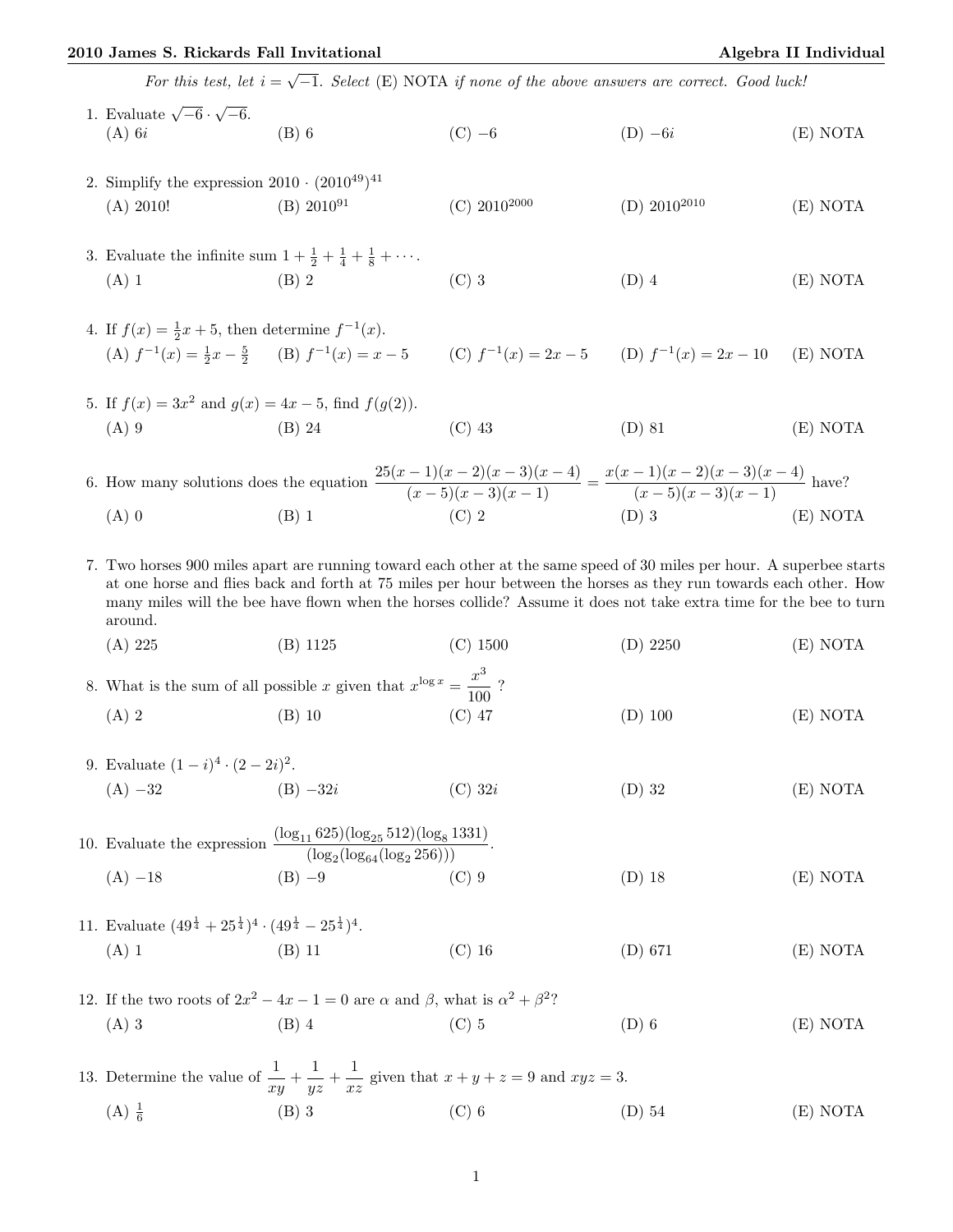## 2010 James S. Rickards Fall Invitational Algebra II Individual

- 14. If  $A = \begin{pmatrix} 5 & 6 \\ 3 & 4 \end{pmatrix}^{-1}$ , what is the determinant of A?  $(A) -\frac{1}{2}$  $(B) \frac{1}{2}$ (C) 1  $(D)$  2  $(E)$  NOTA
- 15. If x and y are real numbers where  $x^2 + y^2 = 1$ , then determine the maximum value of  $(x + y)^2$ . (A) 0 (B) 1 (C) 2 (D) 3 (E) NOTA

16. Three pipes  $P, Q$ , and R fill a pool at their own constant rates. If only pipes  $Q$  and  $R$  are open, it takes one and half hours to fill up the pool. If only pipes  $P$  and  $R$  are open, it takes one hour and twenty minutes to fill up the pool. Finally, if all three pipes are open, it takes one hour to fill up the entire pool. How many hours will it take for pipes  $P$  and  $Q$  to fill up the pool?

(A) 
$$
\frac{7}{12}
$$
 \t\t (B) 1 \t\t (C)  $\frac{12}{7}$  \t\t (D) 2 \t\t (E) NOTA

17. Find the value of  $x + y$  given  $\begin{bmatrix} 5 & -1 \\ 2 & 2 \end{bmatrix}$ 3 −2  $\lceil x \rceil$  $\hat{y}$  $\bigg] = \bigg[ \begin{array}{c} 1 \\ -12 \end{array} \bigg].$ (A) 11 (B) 2 (C) 9 (D) 7 (E) NOTA

18. Solve for x where  $9^{x-1} - 3^{x-1} - 2 = 0$ . (A)  $x = 2, x = -1$  (B)  $x = 1 - \log_3 2$  (C)  $x = \log_3 6$  (D)  $x = -2, x = 1$  (E) NOTA

19. What is the sum of the solutions to the equation  $\log_2(x-5) + \log_2(x+2) = 3$ ? (A) 2 (B) 3 (C) 5 (D) 6 (E) NOTA

20. The probability that I will go to Taco Bell on Monday is 0.3 . The probability that I will go to Taco Bell on Tuesday is 0.6. The probability that I will go to Taco Bell on Wednesday is 0.2. Assuming that the probabilities of going to Taco Bell on these three days are independent of each other, what is the probability that I go to Taco Bell only once out of these three days?

- $(A) \frac{9}{250}$  $(B) \frac{28}{125}$  $(C) \frac{61}{125}$  $(D) \frac{16}{25}$  $(E) NOTA$
- 21. Evaluate  $\sqrt{(3 \sqrt{7})^2 - |1 -$ √  $\overline{7}$ . (A)  $-2$  (B)  $2\sqrt{7}-2$ (C)  $2\sqrt{7}-4$  $\overline{P}$  (D) 4  $\overline{P}$  (E) NOTA

22. Determine the eccentricity of the conic section  $9x^2 + 4y^2 - 6x - 24y + 36 = 0$ . Determine the eccentricity of the come section  $3x + 4y = 0$ .<br>
(A)  $\frac{\sqrt{13}}{4}$  (B)  $\frac{\sqrt{13}}{2}$  (C)  $\frac{\sqrt{5}}{3}$  (D)  $\frac{\sqrt{97}}{2}$ (E) NOTA

23. Evaluate 
$$
\frac{x + \sqrt{x^2 - 1}}{x - \sqrt{x^2 - 1}} - \frac{x - \sqrt{x^2 - 1}}{x + \sqrt{x^2 - 1}}
$$
 where  $x = \frac{5}{\sqrt{5}}$ .  
\n(A)  $2\sqrt{5}$  (B)  $4\sqrt{5}$  (C)  $8\sqrt{5}$  (D)  $16\sqrt{5}$  (E) NOTA

- 24. Determine the value of  $||4 3i|| + 12i^{2011}||$ . (A) −13 (B) −7 (C) 7 (D) 13 (E) NOTA
- 25. Determine the value of  $x^4 + \frac{1}{x^2}$  $\frac{1}{x^4}$  given that  $x^2 - 3x + 1 = 0$ . (A) 47 (B) 49 (C) 79 (D) 81 (E) NOTA